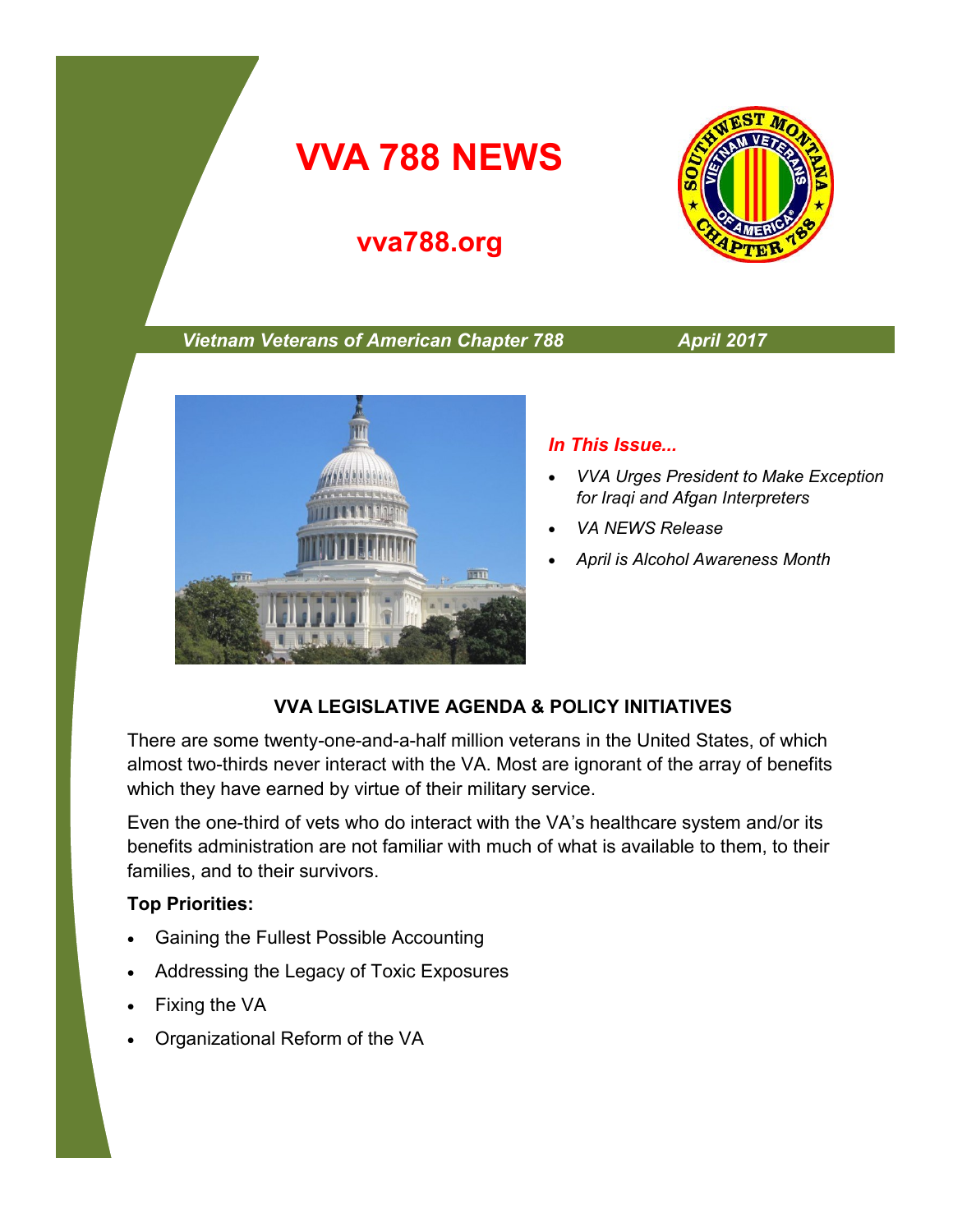

## **VVA Urges President to Make Exception**

### **for Iraqi and Afgan Interpreters**

We're disturbed to hear that Iraqi and Afghan interpreters who worked alongside our troops through our nation's longest wars are being prevented from entering the United States," said John Rowan, National President of Vietnam Veterans of America." As a generation, Vietnam veterans have lived with decades of regret from having seen this happen before. We cannot remain silent and allow history to repeat itself."

As ISIS, Al Qaeda, and the Taliban have persisted throughout the Middle East, they have frequently targeted civilians who have cooperated with Coalition Forces. President Trump's memorandum, placing a blanket ban on immigration from Iraq and Afghanistan makes these men and women easy targets. George Washington once said, "The willingness with which our young people are likely to serve in any war, no matter how justified, shall be directly proportional to how they perceive veterans of earlier wars were treated and appreciated by our nation." The same logic applies to our interpreters, who risked not only their own lives, but the lives of their families to protect American troops and support our mission.

"America must fulfill her promise to Iraqi and Afghan nationals who served alongside US troops that we promised safe harbor to--not only because it is a moral necessity--but because it sends a message that America keeps its promises to its allies. We strongly urge President Trump to consider the effects that this ban on Iraqi and Afghan interpreters will have on our long-term strategic goals, and to immediately create an exception for foreign nationals who have served alongside our men and women.

*Vietnam Veterans of America is the nation's only congressionally chartered veterans' service organization dedicated to the needs of Vietnam-era veterans and their families. VVA's founding principle is "Never again will one generation of veterans abandon another."*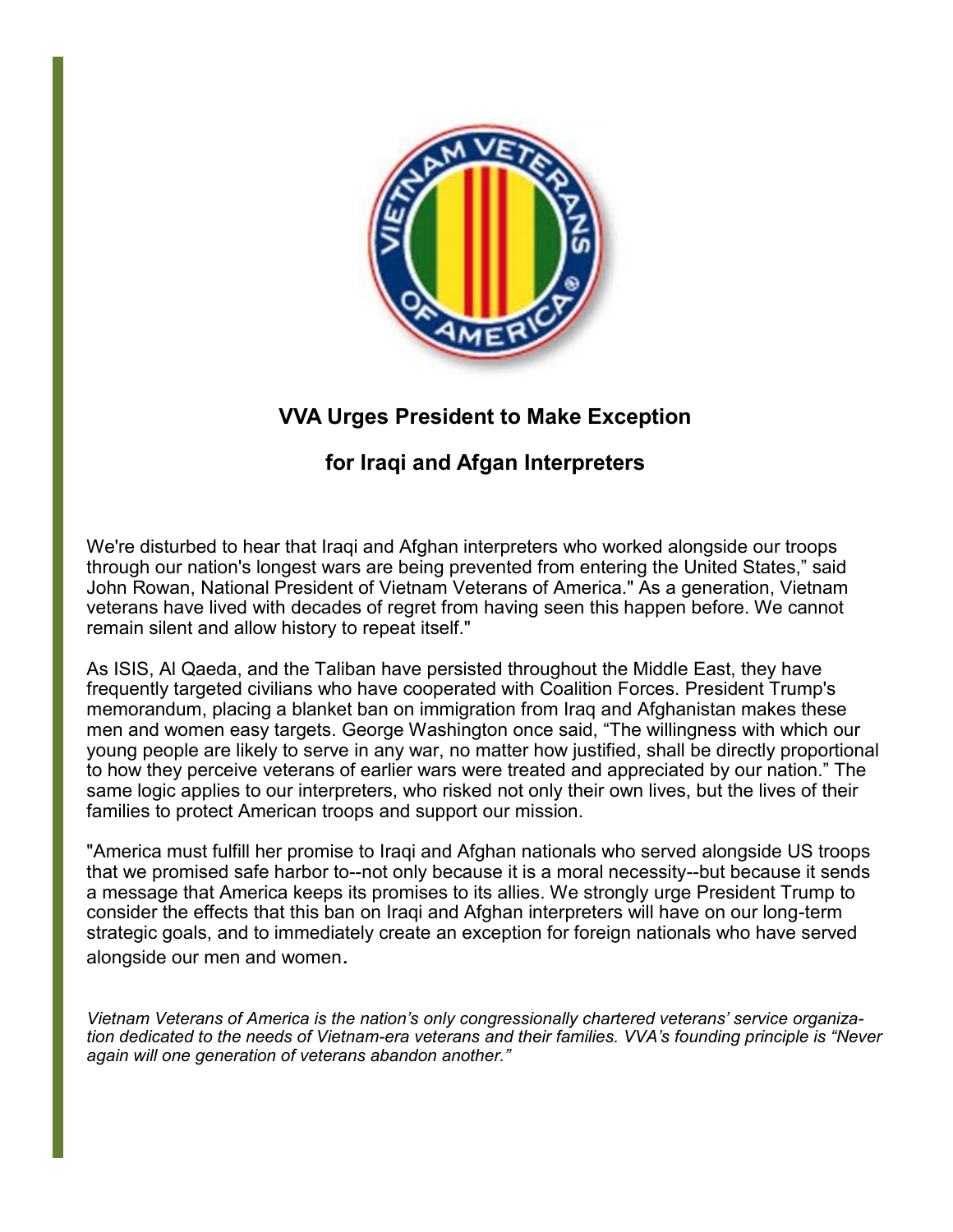

#### **VA secretary announces intention to expand mental health care to former Service members with other-than-honorable discharges and in crisis**

VA Secretary Dr. David J. Shulkin, while testifying in a House Veterans Affairs Committee hearing March 7, 2017, announced his intention to expand provisions for urgent mental health care needs to former service members with other-than-honorable (OTH) administrative discharges. This move marks the first time a VA secretary has implemented an initiative specifically focused on expanding access to assist former OTH Service members who are in mental health distress and may be at risk for suicide or other adverse behaviors.

"The president and I have made it clear that suicide prevention is one or our top priorities," Shulkin said. "We know the rate of death by suicide among Veterans who do not use VA care is increasing at a greater rate than Veterans who use VA care. This is a national emergency that requires bold action. We must and we will do all that we can to help former Service members who may be at risk. When we say even one Veteran suicide is one too many, we mean it."

It is estimated that there are a little more than 500,000 former Service members with OTH discharges. As part of the proposal, former OTH Service members would be able to seek treatment at a VA emergency department, Vet Center or contact the Veterans Crisis Line.

"Our goal is simple: to save lives," Shulkin continued. "Veterans who are in crisis should receive help immediately. Far too many Veterans have fallen victim to suicide, roughly 20 every day. Far too many families are left behind asking themselves what more could have been done. The time for action is now."

Before finalizing the plan in early summer, Shulkin will meet with Congress, Veterans service organizations and Department of Defense officials to determine the best way forward to get these former Service members the care they need.

"I look forward to working with leaders like Congressman Mike Coffman from Colorado, who has been a champion for OTH Service members," Shulkin added. "I am grateful for his commitment to our nation's Veterans and for helping me better understand the urgency of getting this right."

Veterans in crisis should call the Veterans Crisis Line at 800-273-8255 (press 1), or text 838255.